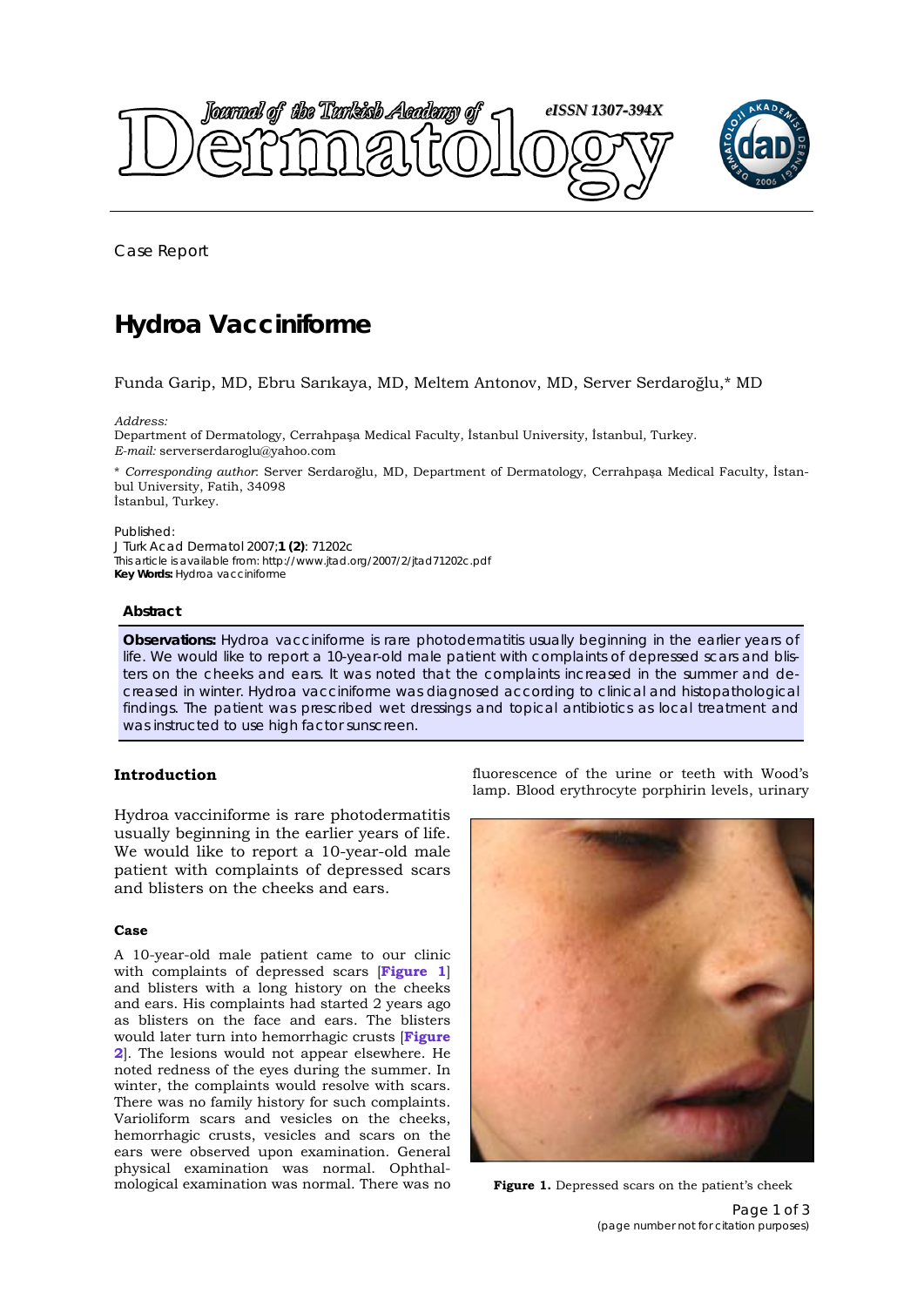<span id="page-1-0"></span>*J Turk Acad Dermatol* 2007; **1 (2)**: 71202c. http://www.jtad.org/2007/2/jtad71202c.pdf



**Figure 2.** Blisters and hemorrhagic crusts on his ears

and fecal protoporphirin, coproporphirin, uroporphirin levels were in normal ranges.

The lesions were biopsied and the results were reported as:

*Throughout the whole epidermis*; Full-thickness necrosis (reticular degeneration), exudate consisting of plasma, neutrophil polimorphonuclear cells and erythrocytes; *in the upper and partially mid-dermis;* necrotic appearance of the skin appendages, greatly increased fibroblastic activity, fibrinoid material in the walls and lumens of a few vessels, extravasated erythrocytes, *in the whole dermis;* presence of perivascular and interstitial inflammatory cells.

There was no finding of porphyria with routine stains and PAS staining.

## **Discussion**

Hydroa vacciniforme is a rare, sporadic and idiopathic photodermatitis characterized by formation of vesicles and crusts after contact with sunlight that resolve with varioliform scars [**[1, 2, 3](#page-2-0)**]. Symptoms usually begin in the earlier years of life. It is seen more frequently in girls [**[4](#page-2-0)**]. Familial inheritance is rare [**[5](#page-2-0)**]. The lesions are located especially on areas with more sun contact such as the ears, cheeks and nose [**[4](#page-2-0)**]. Symptoms such as erythema and edema start hours after exposure to sunlight, symmetrically, and become vesicles [**[5](#page-2-0)**]. Vesicles become hemorrhagic with time and turn into hemorrhagic crusts after a few weeks. These lesions resolve with varioliform scars. In severe cases there may be loss of tissue on the nose, ears and tips of the fingers [**4**[\].](#page-2-0)  Systemic symptoms such as headaches, fever and malaise may accompany severe cases [**[4,](#page-2-0) 5**[\].](#page-2-0) Eye involvement manifesting as conjunctivitis and keratitis may be observed. There may be scar formation on the

cornea, leading to visual disturbances. The lesions recur every spring until adolescence when they decrease in frequency [**[4](#page-2-0)**]. Association with EBV infection has been reported in recent papers but some of these cases are associated with lymphoma and not classical cases of hydroa vacciniforme [**[6](#page-2-0)**].

Differential diagnosis should include erythropoietic protoporphyria and congenital erythropoietic porphyria. Both these diseases are characterized by early development of photosensitivity and scars. Porphyrin metabolism is normal in hydroa vacciniforme [**[4](#page-2-0)**]. Typical lesions may occur with photo-provocation tests. Photo-tests in the UVA ranges are abnormal [**[6](#page-2-0)**].

Histopathological appearance is characteristic and diagnostic [**[7](#page-2-0)**]. Immunofluorescent findings are nonspecific [**[5, 7](#page-2-0)**]. Following epidermal spongiosis, local intraepidermal vesiculation, reticular keratinocyte degeneration, epidermal and upper dermal necrosis and sometimes ulceration may be seen in the early phase [**7**]. There is perivascular mononuclear cell and neutrophil infiltration in the dermis [**5, 7**].

The first step of treatment should be avoiding exposure to ultraviolet light. Appropriate clothing and especially high sun protection factor, wide spectrum sunscreens may help [**7**]. In resistant cases, prophylactic low dose, wide and sometimes narrow band UVB or PUVA may help [**5, [7](#page-2-0)**]. Antimalarials have been proposed but found to be insufficient [**7**]. Hydroxychloroquine may reduce symptoms and decrease sensitivity to UVA.5 A case treated with chloroquine and topical sunscreens has been reported [**[8](#page-2-0)**]. Immunosuppressive treatment with intermittent oral steroids may be used [**7**]. There have been cases reportedly benefiting from carotenoids [**[9](#page-2-0)**]. Diet rich in omega-3 unsaturated fatty acids has shown to decrease the erythema and polymorphous light eruption due to UV [**[10](#page-2-0)**]. The omega-3 unsaturated fatty acids in fish oil decreases local inflammation due to UV exposure. Recent cases of hydroa vacciniforme treated successfully with fish oil diet have been reported [**[11](#page-2-0)**].

When our patient first came to our clinic in March 2004, hemorrhagic crusts and varioliform scars besides active vesicles were ob-